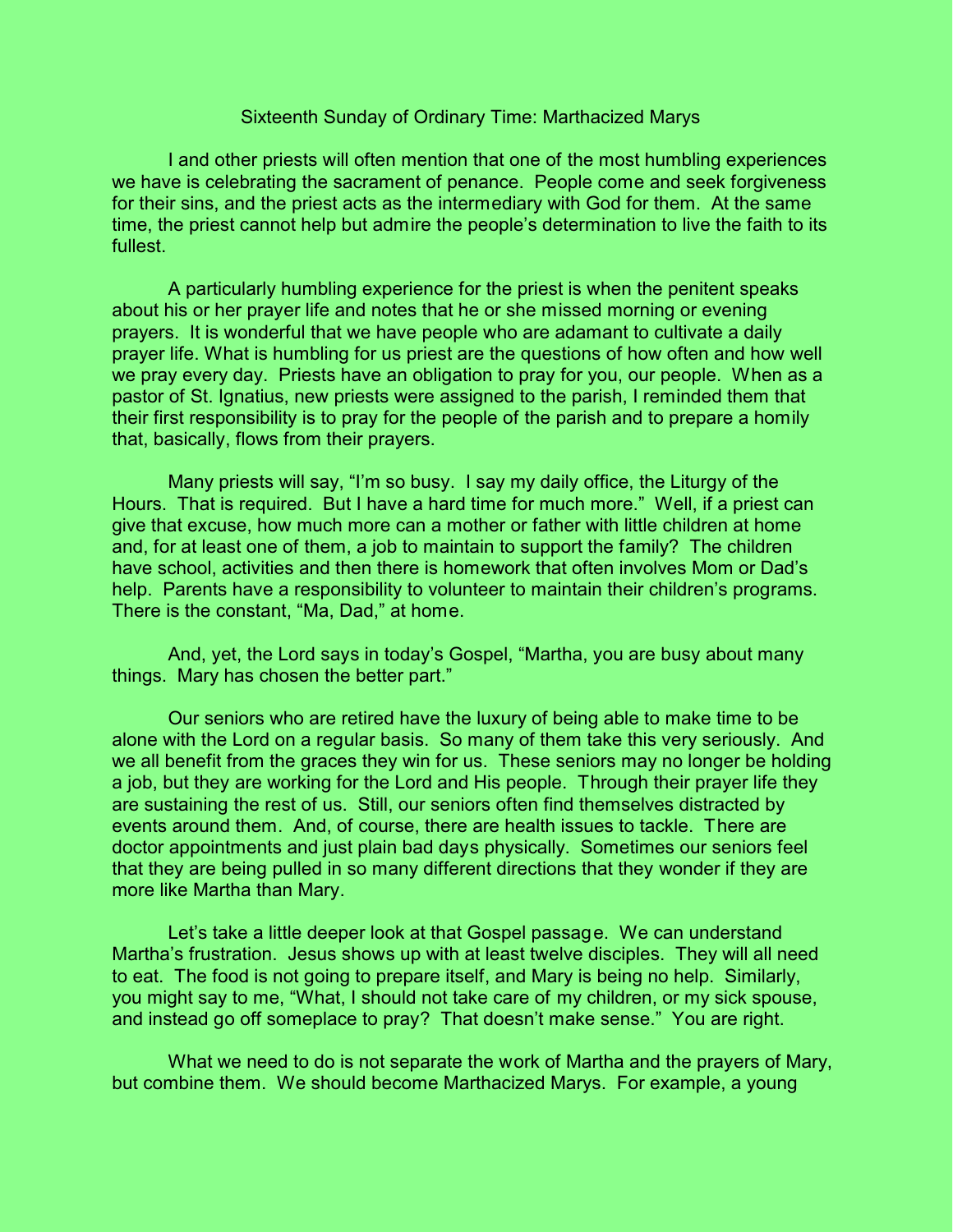father once said to me that he finds it difficult to make time for prayer. The children have so many needs. I mentioned to him that I am sure it is no little chore getting them ready for bed, having night prayers with them and telling them a story when they are little. I told him to let those night prayers be the beginning of your prayers for your children and continue them even after your children get older, at least you and your wife alone. When they are little and fast asleep, I told him to consider praying in their rooms with the background music of their sleeping.

We are rightly concerned about people texting while they drive. But there is something worse than texting. Ladies, please don't put on your makeup while you are driving. I know you are doing that. That's why there are big vanity mirrors on the driver's side. How about, instead, praying while you drive? Why not have rosary beads in your car? If your work is more than fifteen minutes away, you'll have time to say a rosary. Or maybe put on a religious stations like our Diocesan Spirit FM. Basically, there are things that even a busy person can do to cultivate a daily prayer life.

I have a luxury as a priest that most of you do not have. I can schedule daily prayer in the morning, while you might be busy with taking care of children, making breakfast, etc. If you can make a bit of a prayer schedule for yourself, do so, and keep it. If you can't, then at least make the morning offering. When you wake up and wash up give God your day and ask Him to walk with you through all the developments of the day. When we walk alone in the world, we don't do so well. But when we walk with the Lord, well, I, we, can do all things in Him who strengthens us. The morning offering helps us make the entire day a prayer.

But why? Why do we need to pray every day? We need to pray because we live, as Sheldon Vanaukin writes in his autobiography, *A Severe Mercy*, we live under the mercy of God. We are dependent on God to give meaning and purpose to our lives. We recognize that the only real peace we have in our lives is the peace that comes from Him and flows back to Him, the Peace that only He can give. We need to pray because we need to adore Him. We need to pray because we need to thank Him for His many gifts. We need to pray because we always need to seek His Forgiveness. And we need to make our petitions to the Lord: prayers for our family, our marriages in your case, priesthood in my case, prayers for the sick we know, prayers for those suffering throughout the world, prayers to end the horrible events we have blasted to us in the news every day, horrible things such as sex trafficking, starvation, disease, people being denied human dignity, and so forth. We need to pray for the struggles we have in our jobs and for the struggles our children have. We need to pray for those in our families who have left the nest and now must make their own way in the world. There is much for which we need to pray.

The Lord is one of us. He shares our human nature. He understands how we can get so tied up by the demands of the day. He also knows how much we need to spend time with Him. If we can find time to be alone in silent prayer, we should treasure this time. But if we can't, we shouldn't give up on daily prayer. After all, we